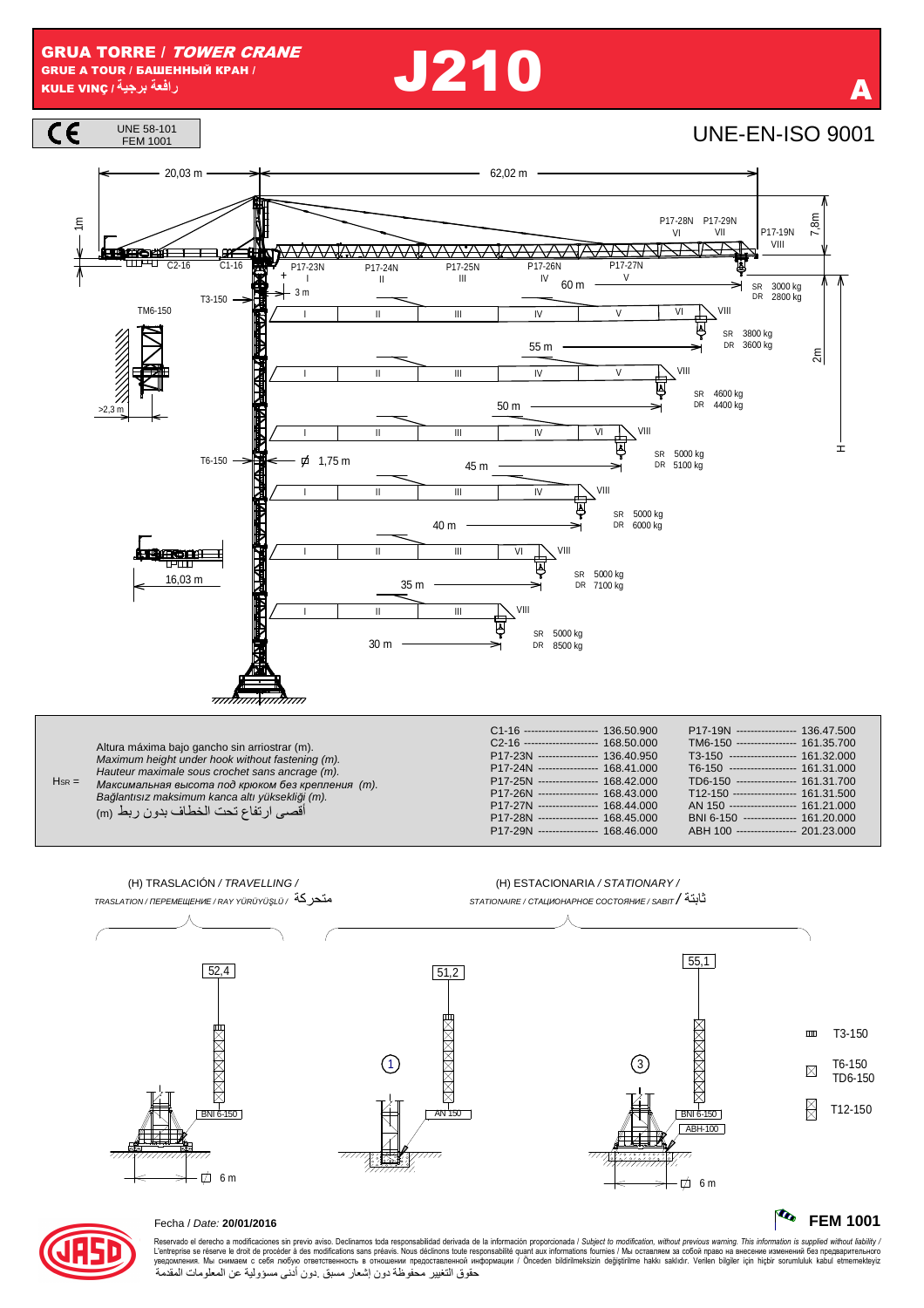|                 | الأحمال/ CARGAS / LOADS / CHARGES / HAFPY3KW / YÜKLER<br><b>J210.A</b> |                                                                                                                                       |      |      |      |      |      |      |  |  |  |
|-----------------|------------------------------------------------------------------------|---------------------------------------------------------------------------------------------------------------------------------------|------|------|------|------|------|------|--|--|--|
| لمہا            | ST-SR (kg)                                                             | أقصى حمولة/ Cargas máximas / Maximum loads / Charges maximales / Максимальные нагрузки / Maksimum yük<br>SR-5.000 kg                  |      |      |      |      |      |      |  |  |  |
| $\sqrt{2}$      | 5000 kg<br>$@$ (m)                                                     | Alcance del gancho [m] / Hook reach [m] / Portée du crochet (m) / Радиус действия крюка (m) / Kancanın yüksekliği (m) /<br>مدى الخطاف |      |      |      |      |      |      |  |  |  |
| [m]             |                                                                        | 30                                                                                                                                    | 35   | 40   | 45   | 50   | 55   | 60   |  |  |  |
| 60 m            | 39.9 <sub>m</sub>                                                      | 5000                                                                                                                                  | 5000 | 4995 | 4330 | 3795 | 3360 | 3000 |  |  |  |
| 55 m            | 43,9 m                                                                 | 5000                                                                                                                                  | 5000 | 5000 | 4865 | 4280 | 3800 |      |  |  |  |
| 50 m            | 46,7 m                                                                 | 5000                                                                                                                                  | 5000 | 5000 | 5000 | 4600 |      |      |  |  |  |
| 45 m            | 45,0 m                                                                 | 5000                                                                                                                                  | 5000 | 5000 | 5000 |      |      |      |  |  |  |
| 40 m            | 40,0 m                                                                 | 5000                                                                                                                                  | 5000 | 5000 |      |      |      |      |  |  |  |
| 35 <sub>m</sub> | 35.0 m                                                                 | 5000                                                                                                                                  | 5000 |      |      |      |      |      |  |  |  |
| 30 <sub>m</sub> | 30.0 m                                                                 | 5000                                                                                                                                  |      |      |      |      |      |      |  |  |  |

| <u>Lidi</u>     | ST-DR (kg)          | أقصى حمولة/ Cargas máximas / Maximum loads / Charges maximales / Максимальные нагрузки / Maksimum yük<br>DR - 10.000 kg               |       |      |      |      |      |      |      |      |  |  |
|-----------------|---------------------|---------------------------------------------------------------------------------------------------------------------------------------|-------|------|------|------|------|------|------|------|--|--|
| $\Box$          | 10000 kg<br>$@$ (m) | Alcance del gancho [m] / Hook reach [m] / Portée du crochet (m) / Paðuyc действия крюка (m) / Kancanın yüksekliği (m) /<br>مدى الخطاف |       |      |      |      |      |      |      |      |  |  |
| [m]             |                     | 20                                                                                                                                    | 25    | 30   | 35   | 40   | 45   | 50   | 55   | 60   |  |  |
| 60 m            | 21,6 m              | 10000                                                                                                                                 | 8480  | 6855 | 5695 | 4825 | 4150 | 3610 | 3170 | 2800 |  |  |
| 55 m            | 23,7 m              | 10000                                                                                                                                 | 9425  | 7645 | 6375 | 5420 | 4680 | 4085 | 3600 |      |  |  |
| 50 <sub>m</sub> | 25,1 m              | 10000                                                                                                                                 | 10000 | 8170 | 6825 | 5815 | 5030 | 4400 |      |      |  |  |
| 45 m            | 25,4 m              | 10000                                                                                                                                 | 10000 | 8275 | 6915 | 5895 | 5100 |      |      |      |  |  |
| 40 m            | 25,8 m              | 10000                                                                                                                                 | 10000 | 8420 | 7035 | 6000 |      |      |      |      |  |  |
| 35 <sub>m</sub> | 26.0 m              | 10000                                                                                                                                 | 10000 | 8490 | 7100 |      |      |      |      |      |  |  |
| 30 <sub>m</sub> | 26,0 m              | 10000                                                                                                                                 | 10000 | 8500 |      |      |      |      |      |      |  |  |

| <b>CARACTERISTICAS DE MECANISMOS / MECHANISMS FEATURES / CARACTÉRISTIQUES DES</b><br><b>J210.A</b><br>الخصائص الآلية/ MÉCANISMES / ХАРАКТЕРИСТИКИ МЕХАНИЗМОВ / МЕКАNIZMALARIN ÖZELLİKLERİ |                                                                                                                        |                                               |                                                                                                           |                             |                                                                       |                                                                                                                                                      |                               |  |  |
|-------------------------------------------------------------------------------------------------------------------------------------------------------------------------------------------|------------------------------------------------------------------------------------------------------------------------|-----------------------------------------------|-----------------------------------------------------------------------------------------------------------|-----------------------------|-----------------------------------------------------------------------|------------------------------------------------------------------------------------------------------------------------------------------------------|-------------------------------|--|--|
| *opcional<br>*optional<br>*en option                                                                                                                                                      |                                                                                                                        | Ø                                             |                                                                                                           |                             |                                                                       |                                                                                                                                                      |                               |  |  |
| *опция<br>*opsiyonel<br>اختيار ي*                                                                                                                                                         | *EC3350VF<br>24,3 kW                                                                                                   | <b>EC4860</b><br>35,3 kW                      | *EC6080VF<br>44,1 kW                                                                                      | <b>TG2020VF</b><br>2x7,3 kW | <b>OG1507VF</b><br>2x5.5 kW                                           | <b>TC590VF</b><br>4 kW                                                                                                                               | <b>TH2006</b><br><b>15 kW</b> |  |  |
| m/min                                                                                                                                                                                     | $2.5 t - 50 m/min$<br>5<br>$5t - 25$ m/min<br>4<br>$t_{3}$<br>m/min<br>$\mathfrak{p}$<br>20<br>30<br>40<br>50          | 5<br>2,5<br>5<br>60<br>30<br>7                | $2,5t - 80m/min$<br>$5t - 40$ m/min<br>$t^{4^+}$<br>m/min<br>2<br>60<br>80<br>40                          | 020<br>m/min                | 00,8<br>r/min<br>sl/min                                               | 5t<br>090<br>m/min<br>10 <sub>t</sub><br>045<br>m/min                                                                                                | 0,6<br>m/min                  |  |  |
| m/min                                                                                                                                                                                     | 10<br>$5t - 25$ m/min.<br>9<br>10 t -- 12,5 m/min.<br>$\frac{8}{t}$<br>$\frac{6}{5}$<br>`m/min<br>10<br>20<br>25<br>15 | 5<br>10 <sup>1</sup><br>10<br>15<br>30<br>3,5 | $5t - 40$ m/min<br>1G<br>9<br>10 $t - 20$ m/min<br>$t^{\frac{8}{7}}$<br>6<br>5<br>m/min<br>20<br>30<br>40 | ł<br>400V 50Hz<br>480V 60Hz | $P_{\text{TOTAL}}$ (EC3350VF+ OG1507VF + TC590VF) = 39,3 kW<br>EC4860 | $P_{\text{TOTAL}}$ (EC4860+ OG1507VF + TC590VF) = 50,3 kW<br>$P_{\text{TOTAL}}$ (EC6080VF+ OG1507VF + TC590VF) = 59,1 kW<br>kW +20%<br>$m/min + 20%$ |                               |  |  |
| <b>NANANINANI</b>                                                                                                                                                                         | SR 324 m<br>H.<br>≤<br>DR 162 m<br>Н                                                                                   | $H \leq$                                      | <b>SR</b><br>534 m<br><b>DR</b><br>267 m                                                                  |                             | /kg\                                                                  |                                                                                                                                                      | ۶H                            |  |  |



## Fecha / Date: **20/01/2016 FEM 1001**

Reservado el derecho a modificaciones sin previo aviso. Declinamos toda responsabilidad derivada de la información proporcionada / Subjec*t to modification, without previous warning. This information is supplied without*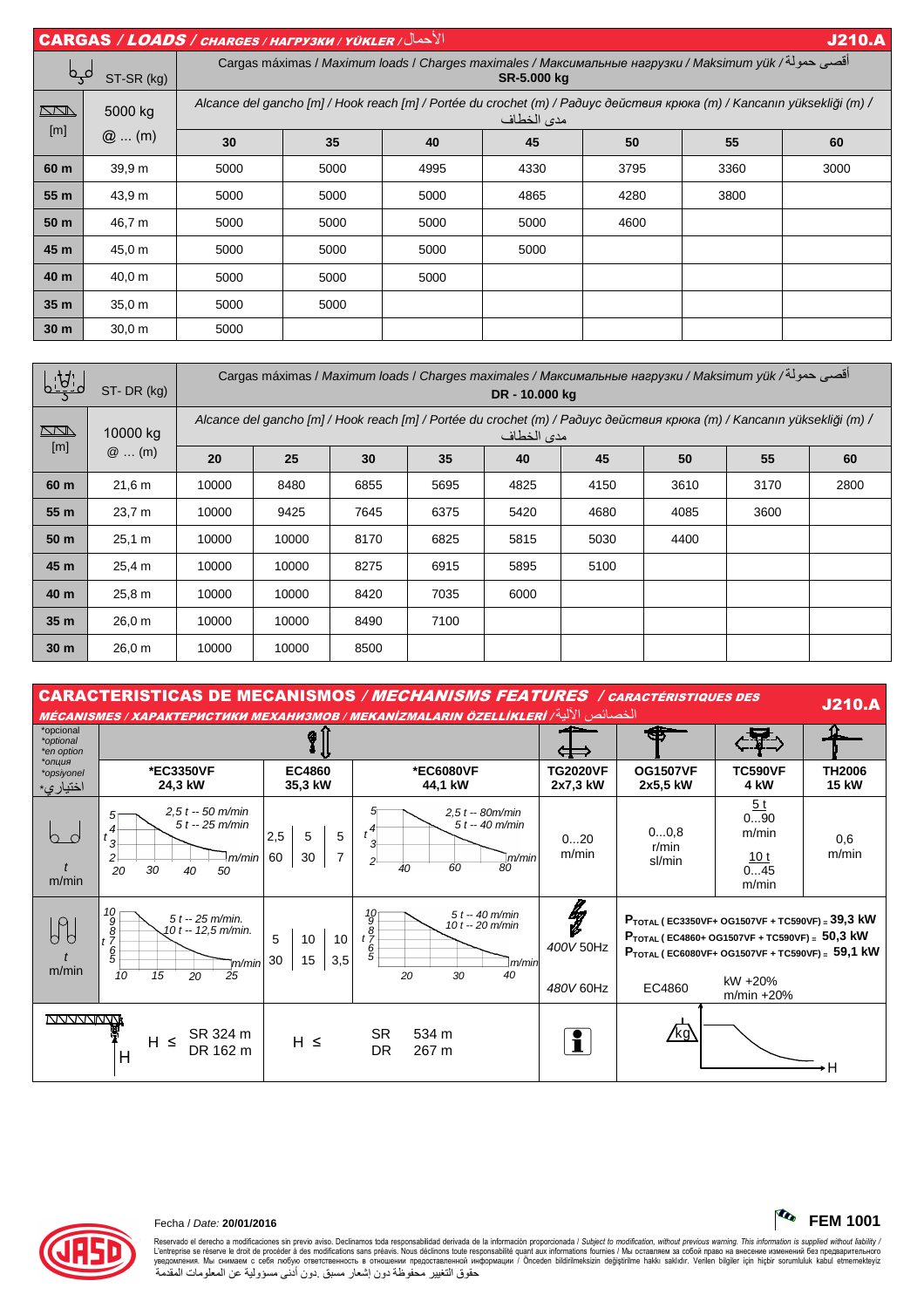| قائمة التحميل/ LISTA DE EMBARQUE / PACKING LIST / LISTE DE COLISAGE / CПИСОК ПОСТАВКИ / ÇEKİ LISTESİ<br><b>J210.A</b>                                                                                                                                                                                                                                            |                                        |         |                                |  |           |                                                                          |                                                        |                                                                      |                                                           |
|------------------------------------------------------------------------------------------------------------------------------------------------------------------------------------------------------------------------------------------------------------------------------------------------------------------------------------------------------------------|----------------------------------------|---------|--------------------------------|--|-----------|--------------------------------------------------------------------------|--------------------------------------------------------|----------------------------------------------------------------------|-----------------------------------------------------------|
| اسم/ DENOMINACIÓN / DENOMINATION / DÉSIGNATION / HA3BAHUE / AÇIKLAMA                                                                                                                                                                                                                                                                                             |                                        |         |                                |  |           | $L$ [m]                                                                  | A[m]                                                   | $H$ [m]                                                              | $P / W$ [kg]                                              |
| Torre inferior / Lower tower / Tour inférieure /<br>البرج السفلي/ Нижняя башня Alt kule                                                                                                                                                                                                                                                                          | $TI-6-150$                             |         |                                |  |           | 6,175                                                                    | 2,190                                                  | 2,190                                                                | 3.535                                                     |
| Torre /Tower/Tour<br>برج/ Башня / Киle /                                                                                                                                                                                                                                                                                                                         | T6-150<br>TD6-150<br>T3-150<br>T12-150 |         |                                |  |           | 6,175<br>6,175<br>3,265<br>12,000                                        | 1,870<br>1,870<br>1,870<br>1,870                       | 1,870<br>1,870<br>1,870<br>1,870                                     | 2.760<br>2.930<br>1.550<br>5.180                          |
| Torre asiento pista + base punta de torre + orientación<br>Slewing table $+$ tower head base $+$ slewing mechanism<br>Tour pivot + base du porte-flèche + mécanisme d'orientation<br>Сиденье площадки + основание верхней секции башни +<br>поворотный механизм<br>Göbek +kule kafa bölümü tabanı+mekanizma<br>برج وحدة الدوارن + قاعدة رأس البرج + ألية الدوران |                                        |         |                                |  |           | 4,660                                                                    | 2,350                                                  | 2,275                                                                | 5570                                                      |
| Punta de torre / Tower head / Porte-flèche<br>وأس البرج / верхняя секция башни / kulenin kafa bölümü                                                                                                                                                                                                                                                             |                                        |         |                                |  |           | 7,680                                                                    | 1,200                                                  | 1,650                                                                | 2675                                                      |
| Conjunto asiento pista, punta de torre, orientación<br>Slewing table assembl +, tower head + slewing<br>Groupe pivot + porte-flèche + mécanisme d'orientation<br>Сиденье площадки + верхняя секция башни + поворотный<br>механизм<br>Göbek +kulenin kafa bölümü+mekanizma<br>مجموعة وحدة الدوارن + رأس البرج + ۖ ألية الدوران                                    |                                        |         |                                |  |           | 11,490                                                                   | 2,920                                                  | 2,710                                                                | 8490                                                      |
| P17-23N (I)<br>Tramo de pluma<br>P17-24N (II)<br>Jib section<br>P17-25N (III)<br>Tronçon de flèche<br>P17-26N (IV)<br>Секция стрелы<br>P17-27N (V)<br>Bom bölümü<br>P17-28N (VI)<br>أجزاء الذراع<br>P17-29N (VII)<br>P17-19N (VIII)                                                                                                                              |                                        |         | <b>windownwwwwwwww</b>         |  |           | 8,800<br>10,166<br>10,170<br>10,166<br>10,166<br>5,276<br>5,276<br>2,222 | 1,75<br>1,6<br>1,6<br>1,6<br>1,6<br>1,6<br>1,6<br>1,74 | 2,015<br>1,905<br>2,005<br>1,970<br>1,970<br>1,885<br>1,885<br>2,195 | 1520<br>1660<br>1635<br>1425<br>1355<br>700<br>505<br>340 |
| بكرة / Polipasto / Hook assembly / Palan / Полиспаст / Kanca takımı                                                                                                                                                                                                                                                                                              |                                        |         | SR/<br><b>DR</b>               |  |           | 1,410                                                                    | 0,550                                                  | 0,920                                                                | 410                                                       |
| Tirante sostén pluma / Jib support tie / Tirant de fleche / Растяжка<br>поддержки стрелы / Kol destek bağları / عامة الذراع/                                                                                                                                                                                                                                     |                                        |         | 2x<br>2x<br>1x                 |  |           | 6,170<br>6,170<br>4,965                                                  | 0,36<br>0,36<br>0,36                                   | 0,586<br>0,586<br>0,245                                              | 1505<br>1421<br>730                                       |
| عربة/ Carro / Trolley / Chariot / Грузовая тележка / Saryo / عربة                                                                                                                                                                                                                                                                                                |                                        |         | SR/DR                          |  |           | 1,790                                                                    | 2,415                                                  | 1,575                                                                | 450                                                       |
| Contrapluma con plataformas / Counterjib with platforms<br>Contre-flèche avec plateformes / Противовесная консоль с платформами /<br>الذراع المقابل مع المنصة/ Platformlu kuyruk                                                                                                                                                                                 |                                        |         |                                |  |           | 12,128                                                                   | 2,984                                                  | 0,58                                                                 | 2540                                                      |
| Prolongación contrapluma con plataforma / Counterjib extension with platform<br>Prolongement contre-flèche avec plateforme / Удлинение противовесной консоли<br>с платформой / Kuyruk platformla uzatılması / امتداد الذراع المعاكس مع الممرات/                                                                                                                  |                                        |         |                                |  |           | 4,295                                                                    | 1,75                                                   | 0,336                                                                | 620                                                       |
| Plataforma y cabina / Platform and cabin / Plateforme et cabine<br>ллатформа и кабина / Platform ve kabin / منصة وكابينة                                                                                                                                                                                                                                         |                                        |         |                                |  |           | 3,760                                                                    | 2,050                                                  | 2,400                                                                | 1280                                                      |
| Soporte y elevación (sin cable) / Support and hoisting (without rope) /<br>Support et levage (sans câble) / Опора и подъем (без троса) /<br>دعم ورفع (بدون كابل) / Destek ve vinç kulesi (kablosuz)                                                                                                                                                              |                                        |         | EC3350VF<br>EC4860<br>EC6080VF |  |           | 3,245<br>3,245<br>3,245                                                  | 1,675<br>1,675<br>1,675                                | 1,557<br>1,905<br>1,940                                              | 2500<br>2800<br>2830                                      |
| Estructura torre de montaje / Jacking cage structure /<br>Structure de tour de montage / Структура монтажной<br>башни / Kaldırma kafesi yapısı / فبكل برج التركيب                                                                                                                                                                                                |                                        | TM6-150 |                                |  |           | 10,320                                                                   | 2,420                                                  | 2,310                                                                | 3500                                                      |
| تَقَلُ / Lastre / Ballast / Lest / Балласт / Alt ağırlık taşları                                                                                                                                                                                                                                                                                                 |                                        |         |                                |  | $\perp$ A | 3,8                                                                      | 0,58                                                   | 1,5                                                                  | 6000                                                      |

| $\mid$ LASTRES INFERIORES / LOWER BALLASTS / LESTS INFÉRIEURS / НИЖНИЙ БАЛЛАСТ / BALAST / انْقَلْ |      |      |                                                                                                                                                   |     |  |  |  |
|---------------------------------------------------------------------------------------------------|------|------|---------------------------------------------------------------------------------------------------------------------------------------------------|-----|--|--|--|
| <b>BNI 6-150</b>                                                                                  | H(m) | 29,2 | 40.8                                                                                                                                              | 55. |  |  |  |
|                                                                                                   | P(t) | 48   | 60                                                                                                                                                | 84  |  |  |  |
|                                                                                                   |      |      | $-11 + 11 + 11 + 11 + 11$<br>the contract of the contract of the contract of the contract of the contract of the contract of the contract of<br>. |     |  |  |  |

H: Altura bajo gancho / Height under hook / Hauteur maximale sous crochet Bыcoma под крюком / Kanca altı yüksekliği الأرتفاع أسفل الخطاف/ H: Altura bajo gancho / Height under hook / Hauteur maximale sous crochet Bыcoma n للار تفاعات البينية يرجى استخدام الثقل العائد للار تفاع الأعلى/ karşılık gelen ağirliği alınız



## Fecha / Date: **20/01/2016 FEM 1001**

Reservado el derecho a modificaciones sin previo aviso. Declinamos toda responsabilidad derivada de la información proporcionada / Subjec*t to modification, without previous warning. This information is supplied without l* حقوق التغيير محفوظة دون إشعار مسبق دون أدنى مسؤولية عن المعلومات المقدمة